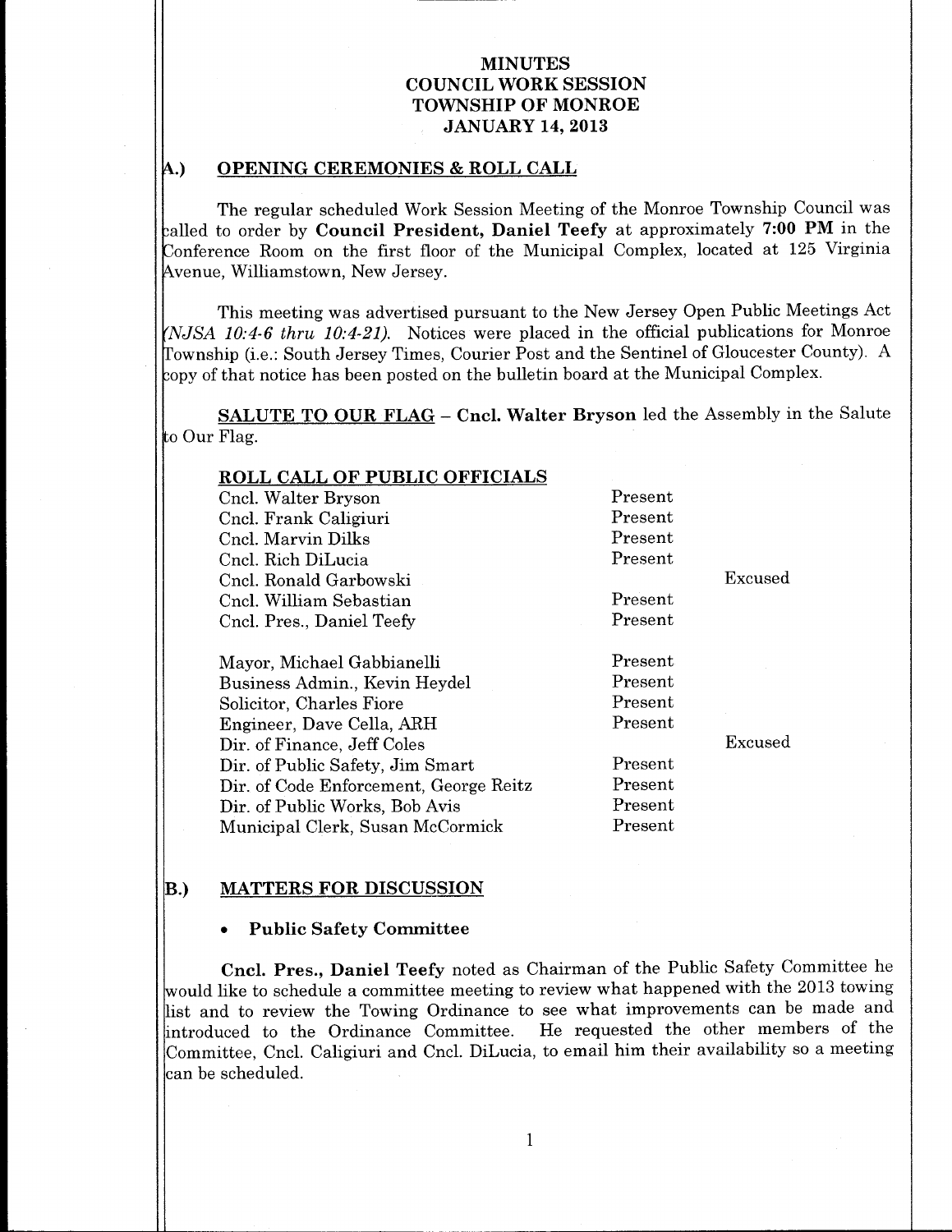#### B.) MATTERS FOR DISCUSSION

Spending Ordinance - Developers Fund/Lights at Girls Softball Field 01 2013 An Ordinance Of The Township Council Of The Township Of Monroe Appropriating A Sum Not To Exceed \$85,000.00 For The Installation Of Lighting And Other Parks And Recreation Facility Improvements

Cncl. Pres., Teefy noted Little League has requested \$85,000.00 be taken out of the Developer's Fund to purchase new lights for the girls softball field on Church Street. New lights were installed on the Little League Field a couple of years ago but the lighting bn the girl's softball field are from the 1950's and do not meet current standards. Cncl. William Sebastian noted language in the ordinance states "for other parks and recreation facility improvements" and he questioned what that entailed. Business Administrator Kevin Heydel explained the exact cost of the lights is unknown at this time so the project <sup>s</sup> over funded by a few thousand dollars and language is included in the ordinance to allow he balance of the money to be used for any other small parks and recreation improvements that may come up. Cncl. Bryson questioned when the building at the Duffy Park would be completed. Mr. Heydel noted that is a whole other project. Cncl. Bryson noted builders are no longer contributing to the Developer's Fund so we may want to look at what funding the State can give us as the Developer's Fund may be needed to maintain our parks. Mayor Gabbianelli advised that account balance is still \$400,000.00 plus and that money will not be transferred out of that account like it was in the past before he was mayor. It<br>was designated for parks and rec and will be utilized there. Cncl. Bryson questioned was designated for parks and rec and will be utilized there. whether that money can be used for other things besides parks and rec grounds. Solicitor Fiore replied no, those funds are a trust fund item. Mr. Heydel added that money is not to be utilized for everyday expenses. It is earmarked for projects, one of which is lighting for Owens Senior Baseball Field. The poles there are hollow inside and need to be replaced and that project will take a large chunk out of the remaining \$400,000.00. Cncl. Bryson hoted the installation cost is one thing but then we have maintenance costs after that. Mr. Heydel noted that falls under the operational budget. Cncl. Bryson noted the operational budget is funded by taxpayers. He indicated he will be glad to make the allocations but would like to know what the State is going to do. Mayor Gabbianelli explained the<br>current, balance in the Developer's Fund is \$500,000,00. After the \$85,000,00 is current balance in the Developer's Fund is \$500,000.00. appropriated we will still have  $$415,000.00$  in that account. Cncl. Sebastian questioned whether any quotes were received for the lights. Mr. Heydel replied yes and that this figure is just for the equipment, it does not cover the installation. The Little League Organization is paying installation costs. Cncl. Pres., Teefy noted at their last meeting the Parks and Recreation Commission voted to purchase the lights from the Developer's Fund. Cncl. Pres., Teefy polled Council and all members in attendance were in favor of appropriating the funds to purchase the lighting

#### Comcast Technology Grant

Cncl. Pres., Teefy questioned what the balance is from the Comcast Technology Grant. Business Administrator Kevin Heydel replied approximately \$20,000.00 remains in that account for the two projects remaining on the list that still needs to be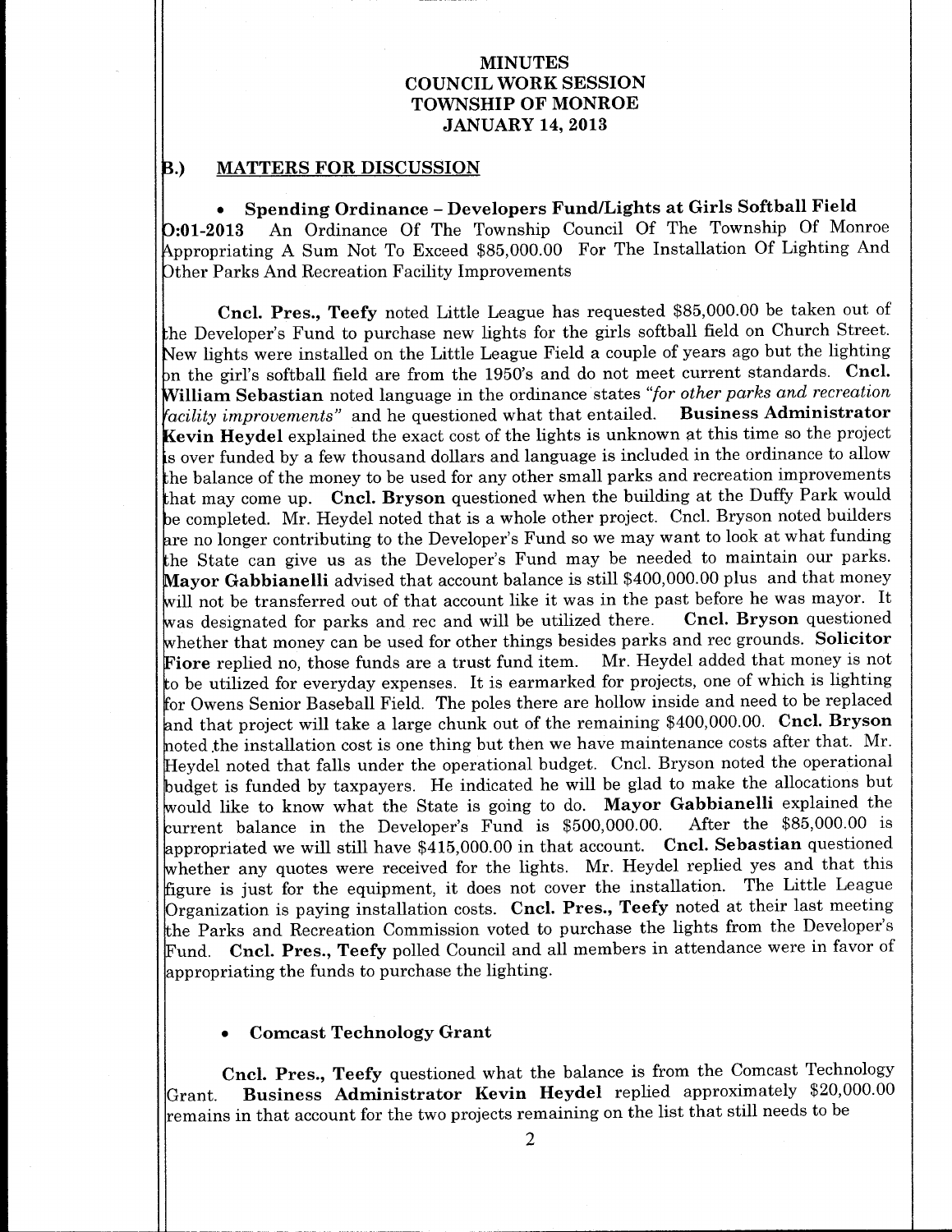#### B.) MATTERS FOR DISCUSSION

completed. \$16,000.00 of that is for the wireless security system at Owens Park and<br>\$3,900.00 is for the internet connection for Williamstown Fire Company. Mayor \$3,900.00 is for the internet connection for Williamstown Fire Company. Gabbianelli noted he would like to see us move on the wireless security system because the park is being vandalized. Cncl. Rich DiLucia questioned whether that would be done by Wi-Fi connections, the number of cameras that would be installed and the proposed cost. Mr Heydel explained the cameras will be Wi Fi connected to a server The rough cost estimate is  $$16,000.00$  but he was not sure how many cameras would be installed. The cost of cameras was discussed and it was noted more than just cameras are involved in this such as relay circuits needed due to the transmission distance. Cncl. Bryson questioned whether any cameras would be installed around the Pfeiffer Center or Ireland House Mr Heydel advised cameras are already installed at the Pfeiffer Center that monitor the rear, front and POW Park side of the building. Those cameras do not monitor all the way to the Ireland House. Cncl. Pres., Teefy noted this project is only the beginning and in the future cameras will be installed in the other parks as well. He noted the server that runs the cameras is the most expensive piece of equipment to be purchased

# C.) PUBLIC PORTION

Cncl. Marvin Dilks made a motion to open the Public Portion. The motion was seconded by Cncl. William Sebastian and unanimously approved by all members of<br>Council in attendance. With no one wishing to speak Cncl. William Sebastian made a With no one wishing to speak Cncl. William Sebastian made a motion to close the Public Portion. The motion was seconded by **Cncl. Walter Bryson** and unanimously approved by all members of Council in attendance

### D.) NEW BUSINESS

Cncl. Pres., Teefy noted the Clerk sent a letter to the Board of Education asking hem what their decision was regarding moving the School Board Election to November The Board has scheduled that issue on their January 24<sup>th</sup> Board of Education Meeting agenda. If the Board decides to keep the election in April Council has the choice to force<br>them to move it to November. The Mayor and Council discussed the cost of holding an The Mayor and Council discussed the cost of holding an 3lection and all were in agreement that the Board of Education should move it to November. If the Board does not move the election Council can make a decision on that issue at their January 28<sup>th</sup> Council Meeting. Solicitor Fiore explained if the Board does<br>not make a decision than Council will need to because the deadline is February 1st. The hot make a decision than Council will need to because the deadline is February  $1^{st}$ . Clerk noted she spoke to the Board of Elections and February 1st was not written into the law but the Board of Elections will be preparing their public notices on February 3<sup>rd</sup>. **Cncl. Rich DiLucia** suggested Council act on this tonight just to let the Board know even f they don't move on the issue Council will. The Mayor explained if Council moves on it tonight the issue is resolved. He felt the Board of Education should be given the<br>ppportunity to move on it first. Discussion ensued regarding the school budget. It was Discussion ensued regarding the school budget. It was explained if the election is moved to November the school budget is not voted upon as long as it remains under 2%. If it would be increased by more than 2%, it goes before the voters.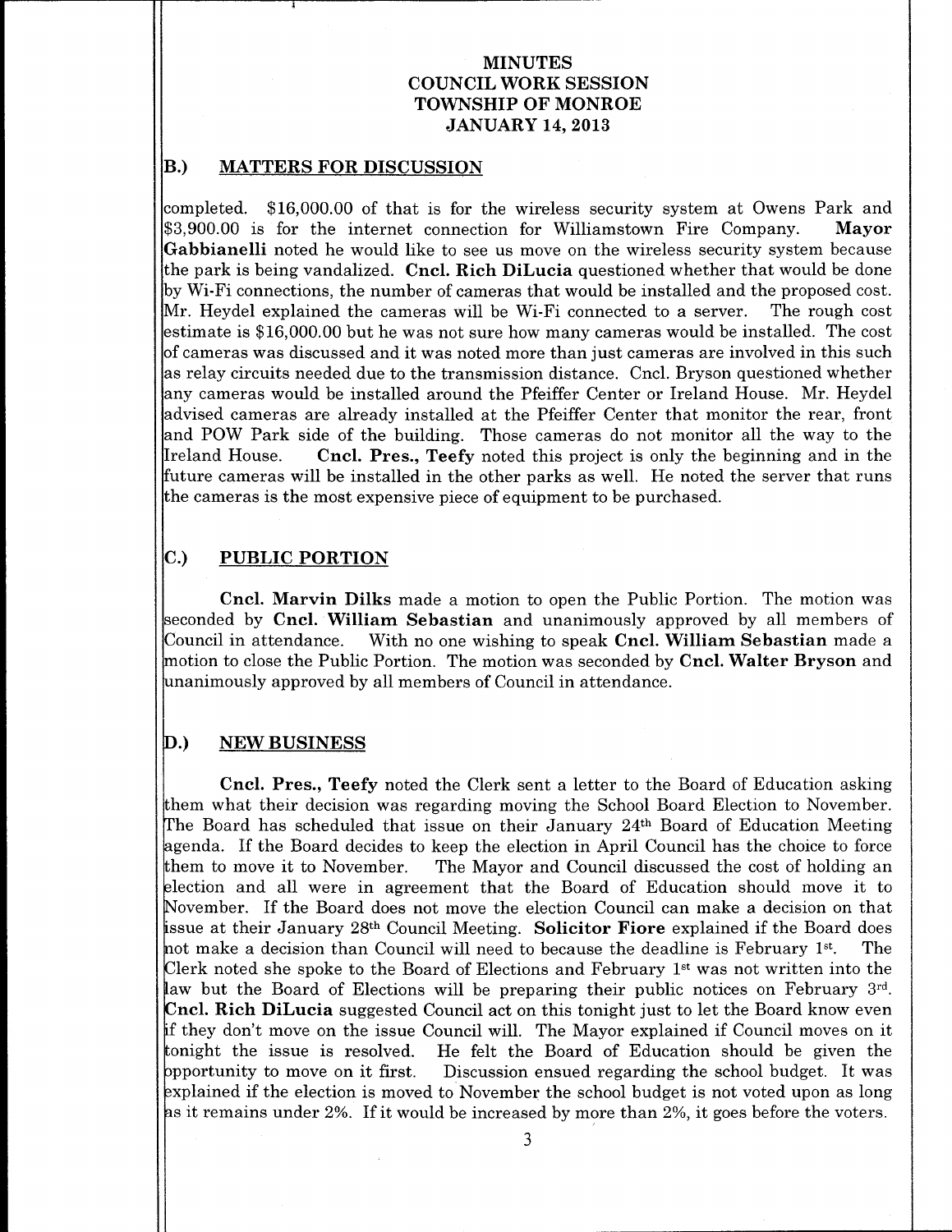#### D.) NEW BUSINESS (cont'd)

Cncl Sebastian noted the terms of current board members will be extended to November but he questioned how the annual school budget, which runs from July to July (*fiscal year*) will be handled. Mr. Fiore explained in the year the election is moved there should be some type of budget extension included in the law. Cncl. Marvin Dilks reported he attended the Board of Education Meeting on January 10th and they had nothing on the agenda about this and they didn't discuss the issue at all. The Clerk noted she personally spoke to  $Mr$ . Earling today and he assured her this matter is scheduled on their meeting agenda. He felt the election will be moved to November and indicated he will formally notify her of the Board's decision on January 25<sup>th</sup>.

# E.) OLD BUSINESS

Solicitor Fiore reported on June 15, 2011 Judge McDonald granted summary judgment on behalf of the township dismissing all plaintiffs' claims in the case of Gourley<br>vs. Monroe Township, which involved drainage issues on Newton Avenue. The case was  $\triangledown$  Monroe Township, which involved drainage issues on Newton Avenue. argued before the Appellate Division by Bob Baxter from the insurance company and the Appellate Division ruled in favor of the township indicating that Judge McDonald was correct in June 2011 and affirmed the dismissal of the case

Mr. Fiore noted he was contacted by Attorney Rich Kaser on behalf of his client, Fera's Jewelers regarding our Precious Metal Ordinance (*Chapter 277),* which requires a<br>jewelry store to publically display all the gold they purchase. Mr. Kaser was questioning jewelry store to publically display all the gold they purchase. the procedure to bring this matter before Council, as State Statute requires Fera's to hold bnto the gold for a certain period of time and they are having difficulty publically displaying<br>it, as required by our ordinance. Mr. Fiore told Mr. Kaser that Mark Fera was involved Mr. Fiore told Mr. Kaser that Mark Fera was involved when the ordinance was adopted and that the procedure to address it again would be to send a letter to Council requesting the ordinance be placed on an Ordinance Meeting agenda for future discussion.  $\,$  Cncl. Sebastian noted the police department recommended the gold be displayed because that gives people whose jewelry was stolen the opportunity to <sup>0</sup> to the store to see if their stolen items are there

Mr Fiore noted the Ordinance Committee should also discuss the police department rules and regulations that were brought forward by Lt. Farrell. Those regulations are not equired to be adopted by ordinance but Mr Fiore felt it would be best to discuss them in the Ordinance Committee setting. He explained the SOP's are adopted in one fashion and the rules and regulations are adopted by resolution. It was noted that the Ordinance Committee would discuss the rules and regulations at an upcoming Ordinance Meeting.

#### F.) COMMITTEE REPORTS

Cncl. Walter Bryson reported he attended the Parks and Recreation Committee Meeting and was introduced to all the committee members. During the meeting the officers and event committees were appointed.